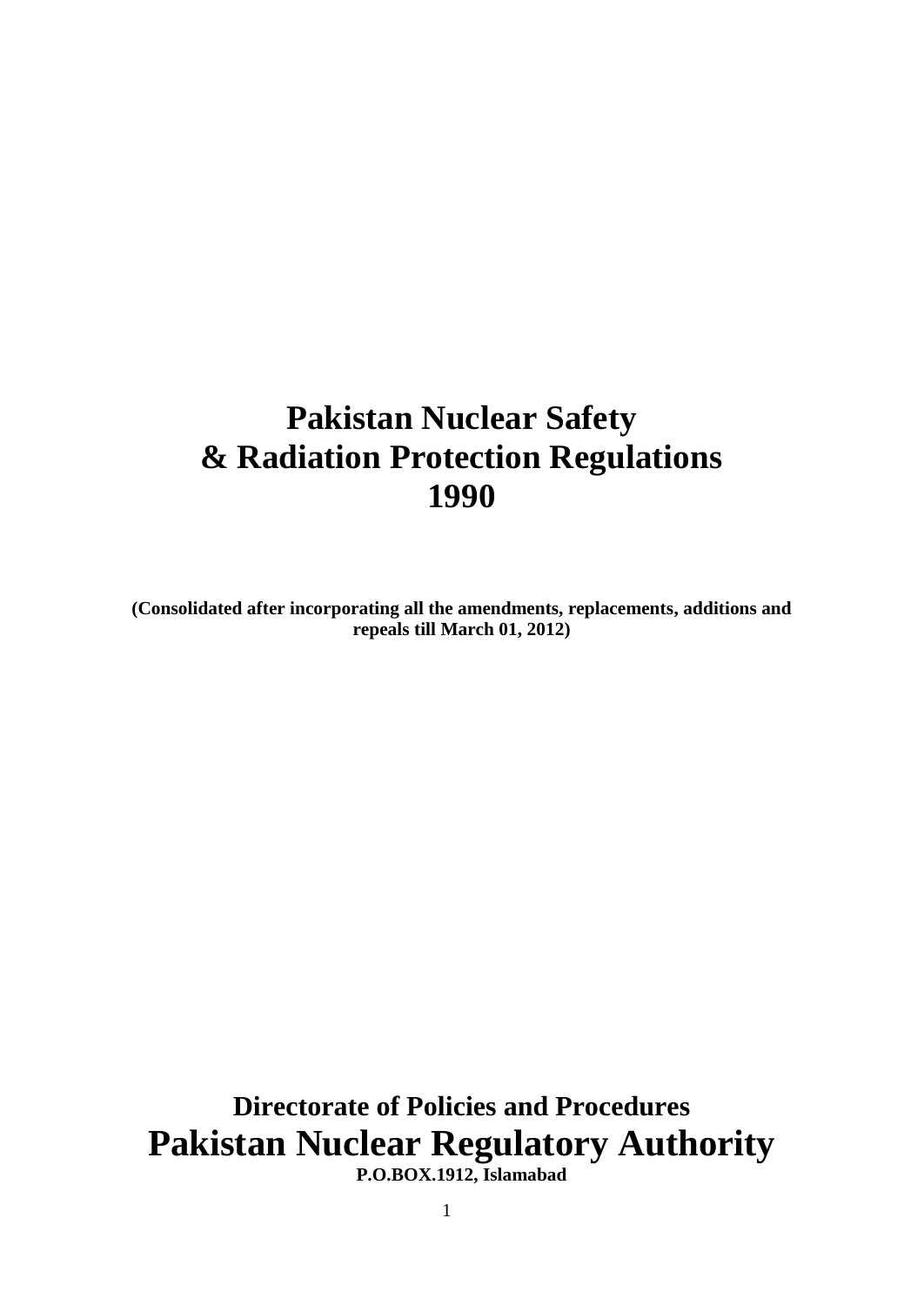#### **In the name of ALLAH the most gracious and the most merciful**

#### **PAKISTAN ATOMIC ENERGY COMMISSION**

#### **Pakistan Nuclear Safety & Radiation Protection Regulations, 1990**

**S.R.O. 957(I)/90** --In exercise of the powers conferred by Section 8 of the Pakistan Nuclear Safety and Radiation Protection Ordinance, No. IV of 1984, the Pakistan Atomic Energy Commission is pleased to make and promulgate the following Regulations:

1. **Short title, extent and commencement**.--(1) These regulations may be called the Pakistan Nuclear Safety and Radiation Protection Regulations, 1990.

- (2) These regulations extend to the whole of Pakistan.
- (3) These regulations shall come into force at once.
- (4) These regulations shall also apply to all the establishments of the Commission.

## **(Regulation 2 repealed vide PAK/904)**

3. **Fixation of date**.---(1) The date of notification of these regulations in the Gazette of Pakistan is hereby fixed as the date for the commencement of Licensing under Section 5 of the ordinance provided that the Licensing of X-ray machines shall commence from 1st day of January 1992.

4. **Power to determine nuclear substance**.--(1) The Director shall have the power and authority to determine and declare, from time to time that any substance or material including any substance obtained or obtainable from the soil, water, or from the atmosphere, which may be used for production of or use in atomic energy or for research into matters connected therewith, whether or not otherwise radioactive, is nuclear substance for the purposes of the ordinance and the regulations.

(2). Natural uranium, depleted uranium, enriched uranium, thorium, plutonium, zirconium, heavy water, tritium and beryllium are hereby determined and declared to be substances which are used for production of or use in atomic energy and shall for all intents and purposes be deemed to fall within the expression "nuclear substance".

5. **Delegation of powers**.--(1) All the powers and functions of the Commission under the ordinance and these regulations shall be exercisable by the Director, provided that the power to make regulations shall not be deemed to have been delegated.

(2) The powers to appoint the advisory committees and to lodge the complaints shall be exercised by the Director with the prior approval of the Chairman.

## **(Regulations 6 to 8 repealed vide PAK/950)**

9. **Loss of radioactive material etc**.--(1) Where, in the opinion of an Inspector:

(a) any loss, theft, or destruction of any radioactive material or radiation apparatus has occurred or the same has fallen into the possession of some unauthorized person or is so suspected;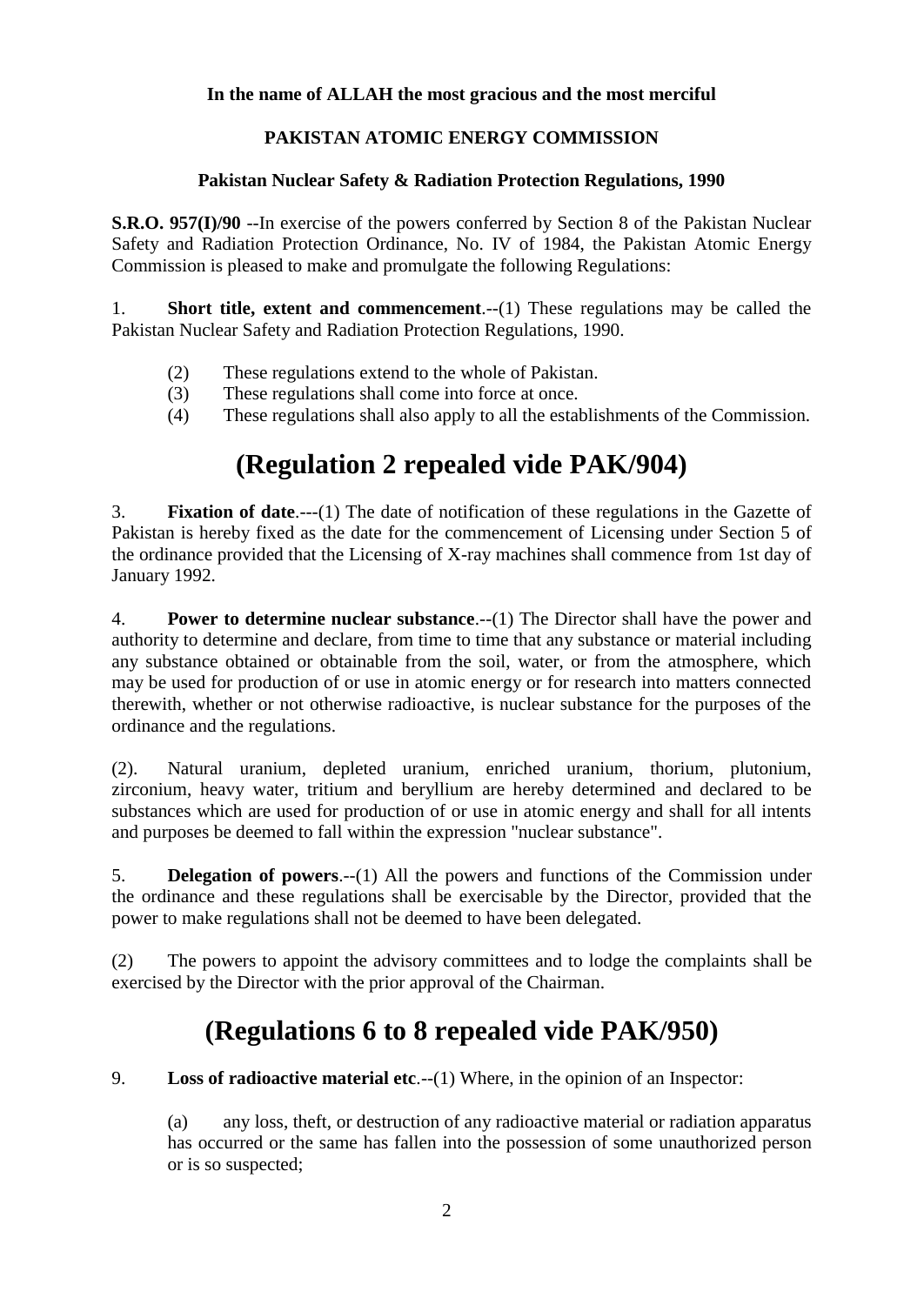(b) a nuclear incident or radiation accident has taken place and has caused or is likely to cause the increase of normal radiation levels,

(c) a violation of any provision of the ordinance, these regulations or of the terms and conditions of a licence has taken place:

he may direct any person whether holding the appropriate licence or not to submit a report pertaining to the circumstances of such loss, theft, occurrence or violation, as the case may be, along with any remedial action taken or proposed to be taken in respect thereof, and direct such other action to be taken as he deems necessary to remedy or to prevent the breach of these regulations or the terms and conditions of the licence or to minimize the consequences, if any, of the loss, theft, destruction, occurrence, violation, nuclear incident or radiation accident.

(2) If in his opinion a violation of the terms and conditions of the licence or breach of these regulations has taken place in any premises or nuclear installation, the Inspector may, with the approval of the Director order work to be stopped or suspended in the said premises or the nuclear installation, unless he is satisfied that the risk to the public, workers or the environment by the operation of the installation is not greater than that when the licence was granted.

(3) A person, who is given any direction or instruction by the Inspector in the execution of his duties, shall comply with such direction or requirement

### **(Regulations 10 to 17 repealed vide PAK/908)**

18. **Record of licences**.--The Directorate shall maintain a record of licences in such form as it may deem fit.

19. **Confidential information**.--The information furnished to the Directorate in pursuance of any order, direction or requirement or in an application made in accordance with these regulations, shall be treated as confidential by the Directorate, and shall not be divulged except for purposes of prosecution, or when the Director himself considers it expedient in the interest of nuclear safety or radiation protection.

## **(Regulation 20 repealed vide PAK/908)**

21. **Variation of the orders passed**.--The Chairman may call for the records of any application for a licence, renewal or other proceedings pending or disposed of by the Director or any other officer of the Commission, suo moto or on information received, or representation made to him by an aggrieved applicant/ licensee and may:

(a) grant, revoke, suspend, or renew of licence, or change the terms and conditions of any licence;

(b) uphold, reverse or vary any orders passed on that record or may pass any further orders as he may consider appropriate.

#### **(Regulations 22 and 23 repealed vide PAK/904)**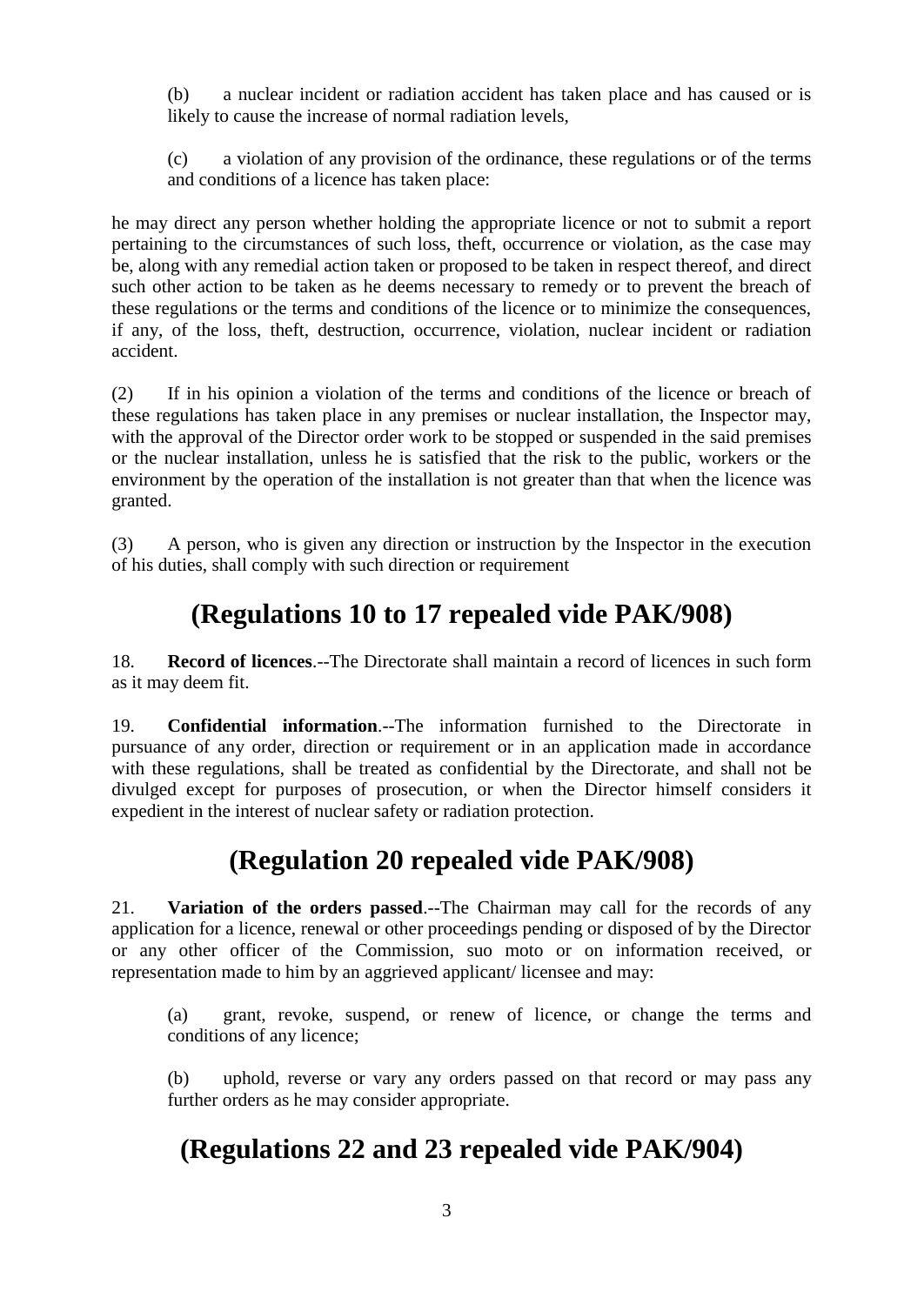### **(Regulation 24 repealed vide PAK/908)**

### **(Regulation 25 repealed vide PAK/950)**

### **(Regulations 26 to 32 repealed vide PAK/904)**

33. **Planned special exposure for exceptional situations**.--(1) The dose equivalents or the committed dose equivalents incurred in the course of planned exposures shall not exceed twice the relevant annual limit specified in Schedule-III in any single event, and in a lifetime five times this limit.

(2) The licensee shall authorize in writing a planned special exposure only in an exceptional situation.

(3) The licensee shall inform the workers of the estimated radiation doses and potential occupational hazards during the planned operation.

(4) The worker shall be instructed by the Radiation Protection Officer about the measures to be taken to keep the doses and other risks as low as reasonably achievable.

(5) The licensee shall ensure that planned special exposures are not authorized for workers who have previously received abnormal exposures resulting in dose equivalents in excess of five times the relevant annual limit and workers who are women of reproductive capacity.

(6) The licensee shall inform the worker, the approved medical practitioner and to the Director, the dose equivalents or the committed dose equivalents resulting from planned special exposure.

(7) Planned special exposure for operations involving inhalation risk of radioactive substances shall be avoided.

(8) Dose equivalents or the committed dose equivalents resulting from planned special exposure shall be recorded with those from normal exposures, but any excess over the limits prescribed in Schedule-III for radiation workers shall not in itself constitute a reason for removing the worker from his occupation.

#### **(Regulations 34 to 38 repealed vide PAK/904)**

39. **Reference levels**.--(1) Reference levels shall be as follows:

(a) recording level shall be for dose equivalents or effective dose equivalents or intake above which the information is of interest from a radiation protection point of view;

(b) investigation levels shall be for dose equivalents or effective dose equivalents or intakes above which, in the opinion of the Directorate, further investigations are justified;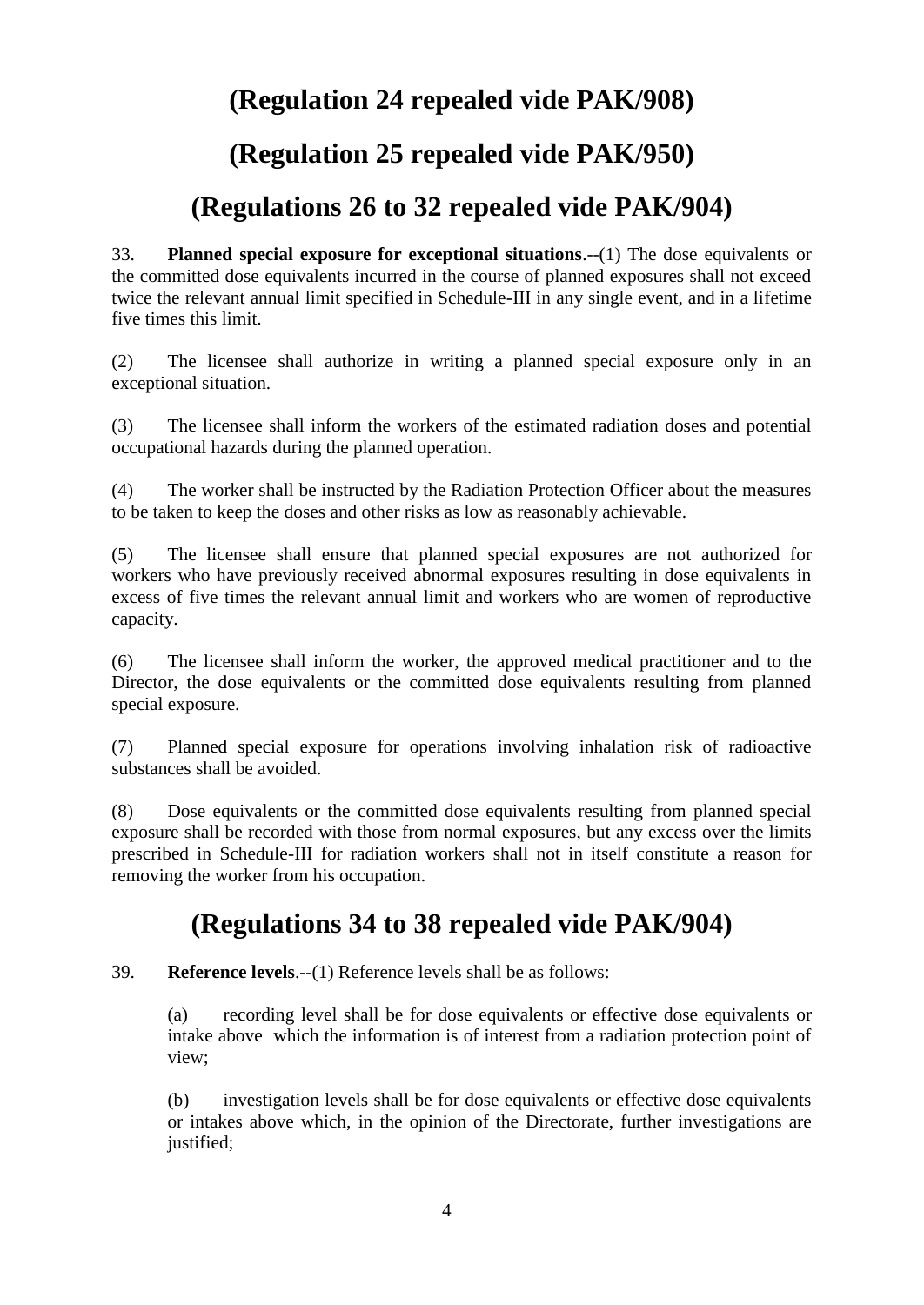## **(Regulation 39(c) repealed vide PAK/914)**

(d) a reference level shall be established by the licensee, with approval of the Director, for any quantity used in radiation protection where limit for the quantity does not exist.

(2) The level of three-tenths of the dose limits for individual workers aged 18 years and above shall be used as a reference level for administrative classification of conditions of work.

### **(Regulation 40 repealed vide PAK/914)**

41. **Actions to be taken following abnormal exposure**.--(1) Where individual workers are seriously exposed or contaminated as a result of abnormal situations, there shall be taken the following actions, namely:

(a) collecting dosimeters and information that will help in estimating doses and intakes;

- (b) obtaining, as appropriate, excreta sample for bio- assay;
- (c) initiating medical tests and making subsequent diagnosis;
- (d) collecting information about the circumstances of the accident.

(2) causes and consequences of doses or intakes to workers incurred during abnormal events shall be subject to investigations;

(a) an occupationally exposed worker incurring a dose or intake of radioactive material, exceeding twice the annual limit, shall be referred for appropriate medical examination by the approved medical practitioner;

(b) the administrative arrangements to be made following an accident shall include decision for any restriction on the future occupational exposure of those involved in the event. The worker shall still be allowed to continue routine work if the is no objection from the medical standpoint, due account having been taken of previous exposures, health, age, special skills as well as social and economic responsibilities;

(c) all emergency and accidental doses and emergency and accidental intakes shall be recorded together and clearly distinguished from normal exposure.

(3) In case an exposure in excess of the dose limits occurs, or is suspected to have occurred, an investigation shall be made of the circumstances in which the exposure took place, and the results shall be reported by the management to the Director.

## **(Regulation 42 repealed vide PAK/914)**

#### **(Regulation 43 repealed vide PAK/904)**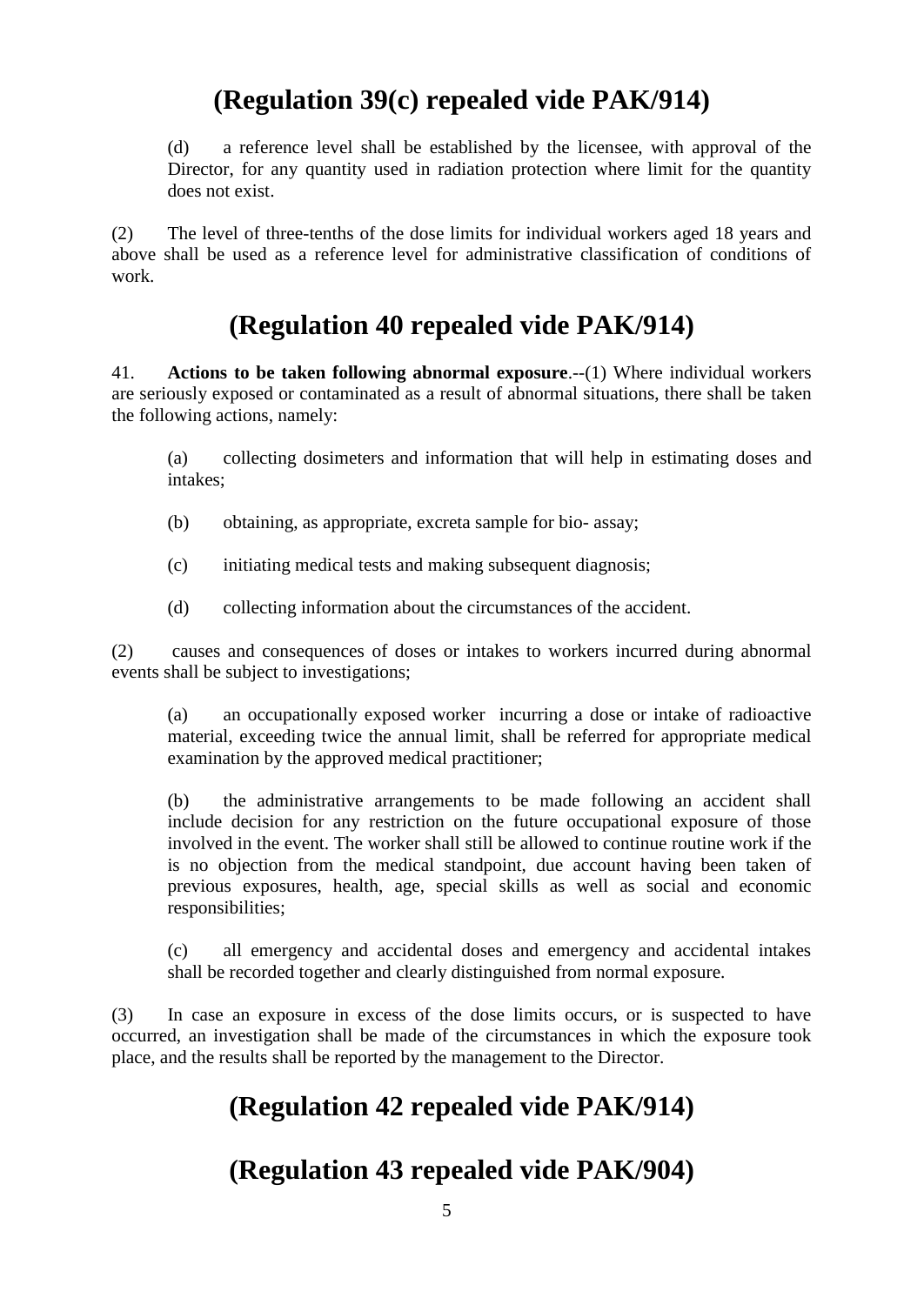44. **Duties of the physical surveillance service**.--The physical surveillance service shall provide:

(a) facilities located within the site for the decontamination of personnel, equipment and areas;

(b) all persons who carry out remedial actions, with individual dosimeters, suitable protective clothing and respiratory protective equipment as appropriate to the situation;

(b) sufficient quantities of various protective equipments, readily available to meet at least the minimum requirements foreseen in the emergency plan;

(d) high range radiation monitoring instruments including dose rate instruments with or without a warning signal, battery operated air samplers; and

(e) in selected areas, pre-installation of fixed monitoring instruments with high level detection capabilities for rapid assessments of an emergency situation.

#### **(Regulations 45 to 57 repealed vide PAK/904)**

58. **Storage of radioactive material.**--(1) The licensee shall provide adequate facilities for storage of any radioactive material within his possession in such a manner that:

(a) special containers and secure places approved by the Radiation Protection Officer are used;

(b) it is kept away from inflammable substances;

(c) no person is exposed to radiation resulting in doses in excess of the authorized limits; and

(d) in the event of any breakage or rupture of the container, its entire contents are retained in appropriately designed receptacle.

(2) Every container used for storage of any radioactive material shall have affixed to it in addition to the symbol of ionizing radiation, a label indicating:

(a) nature and activity of the contents:

(b) date of measurement of activity;

(c) name of the person in charge of container; and

(d) special safety instructions.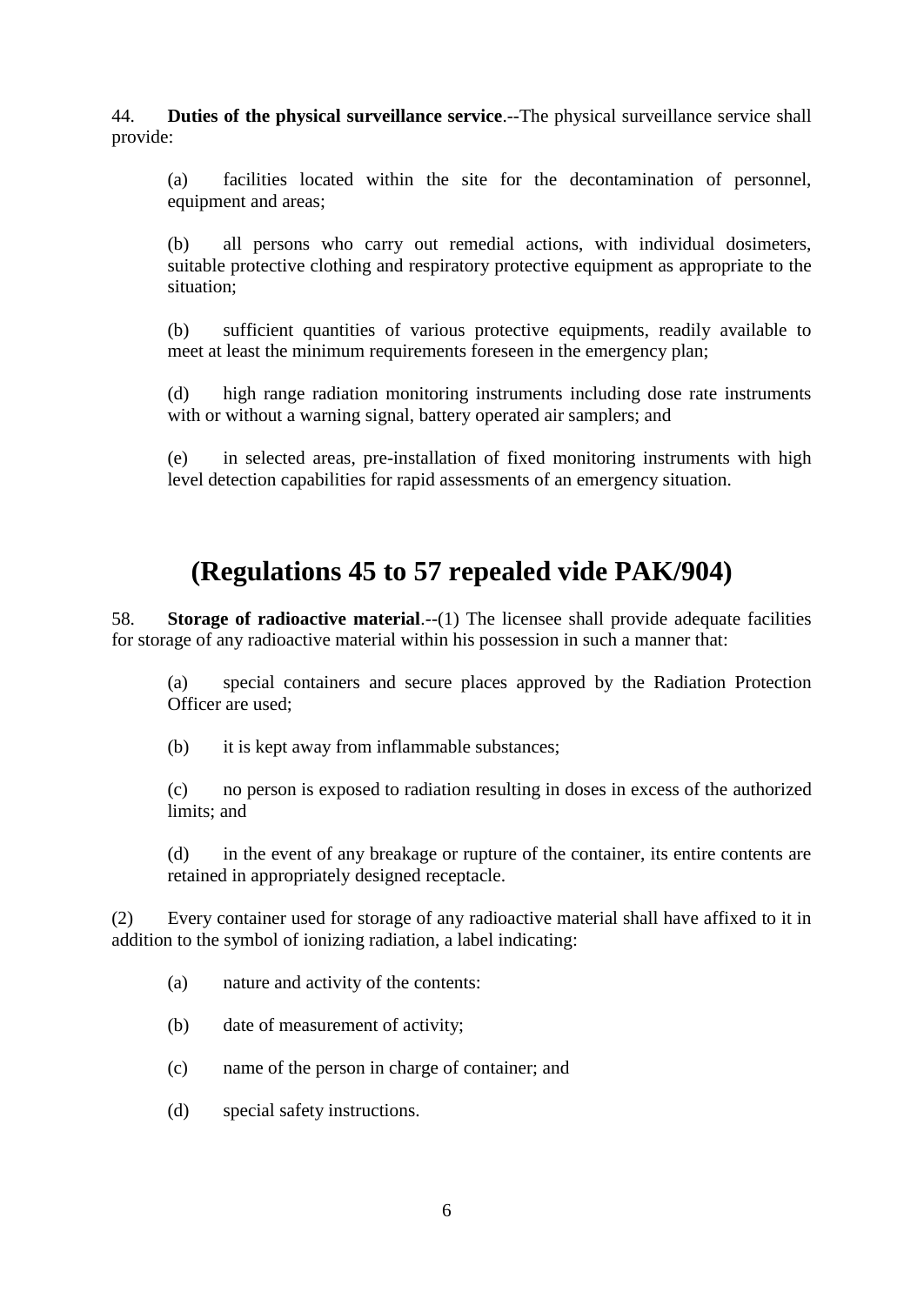59. **Record Keeping of Radioactive Material**.--(1) Record of the radioactive materials as stored shall be kept by the licensee in a form and in a manner prescribed by the Directorate.

(2) The storage site shall be adequately protected to be inaccessible to unauthorized personnel.

# **(Regulations 60 & 61 repealed vide PAK/915)**

## **(Regulations 62 & 63 repealed vide PAK/916)**

64. **Radiation Protection in mining and milling of radioactive ores**.--The licensee shall carry out all activities related to the development, excavation, production, processing and handling of radioactive ores and other prescribed substances in accordance with:

- (a) The guidelines issued by the Directorate; and
- (b) instructions and supervision of a Radiation Protection Officer.

## **(Regulations 65 to 69 repealed vide PAK/904)**

70. **Physical protection of nuclear material and nuclear facilities**. – The licensee shall be responsible to organize and ensure the physical protection of the nuclear material in use and storage and during transport and of nuclear facilities, including radioactive waste belonging to these facilities in accordance with the provisions of these regulations and guidelines to be issued by PNRB from time to time.

Addition of Regulation No. 70 vide S.R.O.1406 (I)/98 dated 22 December 1998 in the Gazette of Pakistan published on 31 December 1998 (page 2575).